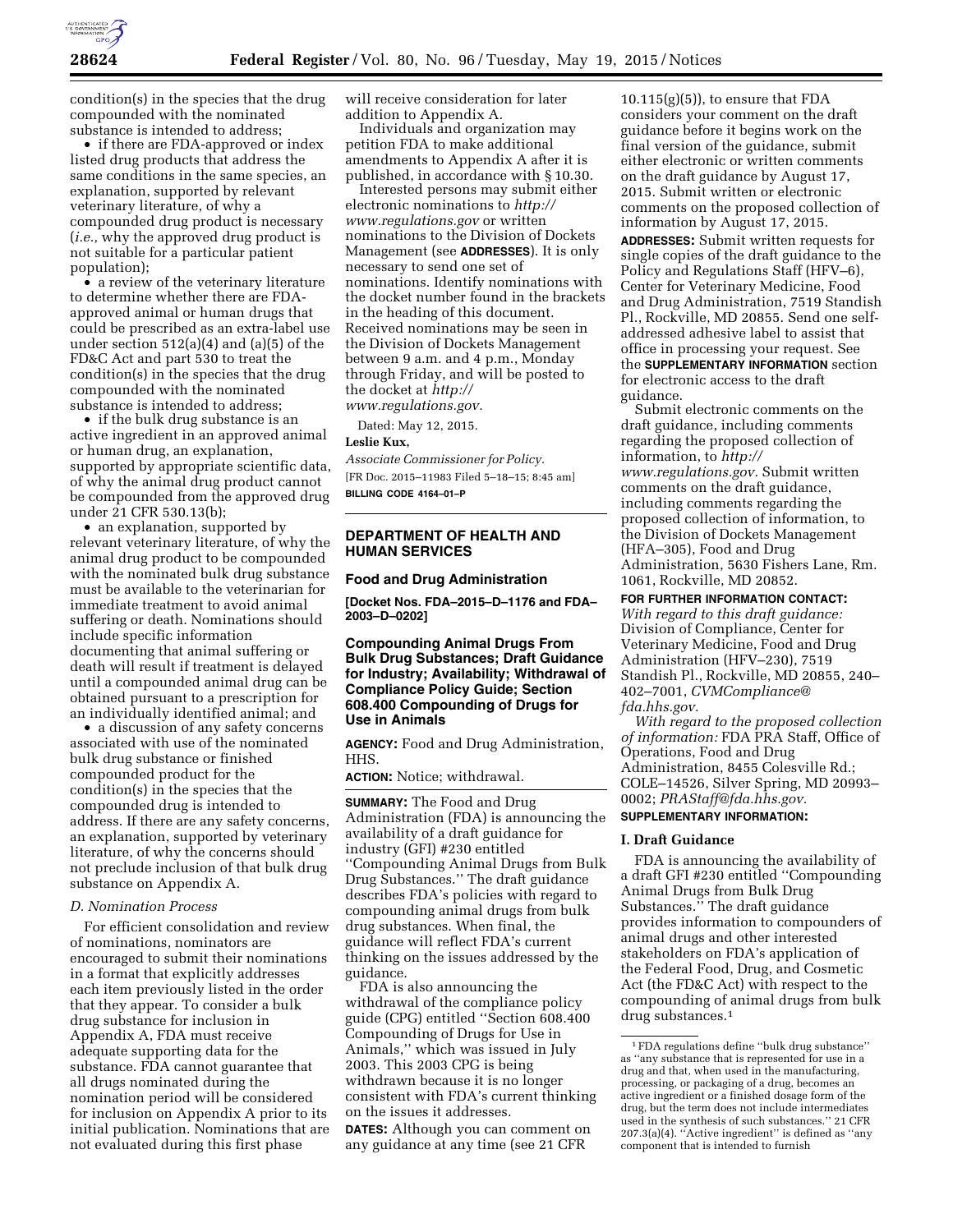Sections 503A (21 U.S.C. 353a) and 503B (21 U.S.C. 353b) of the FD&C Act do not apply to the compounding of animal drugs. The FD&C Act does not distinguish between compounding animal drugs from bulk drug substances and any other manufacturing or processing of animal drugs. Except with respect to the limited exemption provided by the FD&C Act described in this document, statutory provisions applicable to manufactured animal drugs under the FD&C Act also apply to compounded animal drugs.

Section  $512(a)(4)$  and  $(5)$  of the FD&C Act (21 U.S.C. 360b(a)(4) and (5)), provide a limited exemption from certain requirements for use for compounded animal drugs made from already approved animal or human drugs. Such use is considered an extralabel use and the FD&C Act provides that a compounded drug is exempt from the approval requirements and requirements of section 502(f)(1) (21 U.S.C.  $352(f)(1)$  of the FD&C Act, if it meets the conditions set out in the statute and the extra-label use regulations at 21 CFR part 530.

This draft guidance does not address the compounding of animal drugs from approved animal or human drugs pursuant to the extra-label provisions of the law, nor does it address the repackaging of approved animal drugs. FDA is considering whether guidance is needed on those issues, and if so, will publish separate guidances. In section III, FDA is asking for comment on specific questions about several issues including the practice of compounding from approved animal and human drugs and the repackaging of drugs for animal use to help determine whether additional guidance is necessary on these topics.

This draft guidance describes conditions under which FDA does not generally intend to initiate enforcement action against State-licensed pharmacies, licensed veterinarians, and facilities registered as outsourcing facilities under section 503B of the FD&C Act (outsourcing facilities) that compound animal drugs from bulk drug substances. The draft guidance provides

that FDA does not generally intend to take action under sections 512(a), 501(a)(5) (21 U.S.C. 351(a)(5)), 501(a)(2)(B) (21 U.S.C. 351(a)(2)(B)), and 502(f)(1) of the FD&C Act if a Statelicensed pharmacy or a licensed veterinarian compounds drugs intended for use in animals from bulk drug substances in accordance with all of the applicable conditions set out in the guidance. In addition, the draft guidance provides that FDA does not generally intend to take action under sections 512(a), 501(a)(5), and 502(f)(1) of the FD&C Act if the drug product is compounded from a bulk drug substance by an outsourcing facility and that meets all of the applicable conditions set out in the guidance, and the drug product is compounded from a bulk drug substance that appears on Appendix A of the draft guidance.

Importantly, the draft guidance provides that FDA generally intends to enforce all other adulteration and misbranding provisions of the FD&C Act against entities compounding animal drugs from bulk drug substances.

To ensure FDA can timely identify and address safety issues related to animal drugs compounded from bulk drug substances, one of the conditions, if met, under which FDA does not generally intend to take action for violations of the provisions described previously is that State-licensed pharmacies and veterinarians report any product defect or serious adverse event associated with animal drugs they compound from a bulk drug substance to FDA, within 15 days of becoming aware of them, using Form FDA 1932a. FDA intends to use these adverse event reports to identify animal drugs compounded from bulk drug substances that present serious risks to animal health. Unlike for human drugs, there are no State Departments of Health or Federal Agencies, such as the Centers for Disease Control and Prevention (CDC), which are responsible for identifying and tracing the source of injury and/or disease in animals. Adverse event reporting regarding drugs compounded from bulk drug substances by compounding pharmacies and veterinarians will provide a mechanism for FDA to identify and possibly prevent adverse events associated with compounded animal drugs. This is another topic on which we are requesting specific comment in section III.

Elsewhere in this issue of the **Federal Register**, FDA is publishing a notice soliciting nominations for bulk drug substances that should be included in Appendix A, ''List of Bulk Drug Substances That May Be Used By an

Outsourcing Facility to Compound Drugs for Use in Animals.'' The notice also describes the information that should be provided to the Agency in support of such nominations.

# **II. Withdrawal of 2003 Compliance Policy Guide**

In a notice published in the **Federal Register** of July 14, 2003 (68 FR 41591), FDA announced the availability of CPG Section 608.400 of the Compliance Program Guidance Manual entitled, ''Compounding of Drugs for Use in Animals.'' This document is being withdrawn because it is no longer consistent with FDA's current thinking on the issue it addresses. The current CPG does not focus on the three main concerns FDA has about animal drug compounding: compounding copies of approved animal or human drugs from bulk drug substances, compounding for food-producing animals from bulk drug substances, and compounding office stock from bulk drug substances. Because the CPG does not reflect FDA's current thinking, to leave it in effect until this draft guidance is finalized may confuse stakeholders about FDA's current enforcement priorities. Stakeholders should be aware that, until this draft guidance is finalized, FDA intends to look at the totality of the circumstances when determining whether to take enforcement action for unlawful animal drug compounding activities.

## **III. Specific Topics for Comment**

In addition to comments on the draft guidance as written, we are specifically requesting comments on the following issues:

• Should the final guidance address the issue of FDA-approved animal and human drugs that are in shortage or are otherwise unavailable (*e.g.,* disruptions in the manufacture or supply chain; business decisions to stop marketing the drug; drug is subject to Agency action based on safety, effectiveness, or manufacturing concerns)? If so: Æ

 How should these situations be addressed in the final guidance? Æ

 How should the final guidance define the terms ''shortage'' and ''unavailable''?

 $\circ$  What criteria should FDA use to determine if an approved animal or human drug is in shortage or otherwise unavailable?

• Do United States Pharmacopeia and National Formulary (USP–NF) 2

pharmacological activity or other direct effect in the diagnosis, cure, mitigation, treatment, or prevention of disease, or to affect the structure or any function of the body of man or other animals. The term includes those components that may undergo chemical change in the manufacture of the drug product and be present in the drug product in a modified form intended to furnish the specified activity or effect.'' 21 CFR 210.3(b)(7). Any component other than an active ingredient is an "inactive ingredient." See 21 CFR 210.3(b)(8). Inactive ingredients used in compounded drug products commonly include flavorings, dyes, diluents, or other excipients.

<sup>2</sup>Chapters <795> ''Pharmaceutical Compounding—Nonsterile Preparations'' and <797> ''Pharmaceutical Compounding—Sterile Preparations'' can be found in the combined *United*  Continued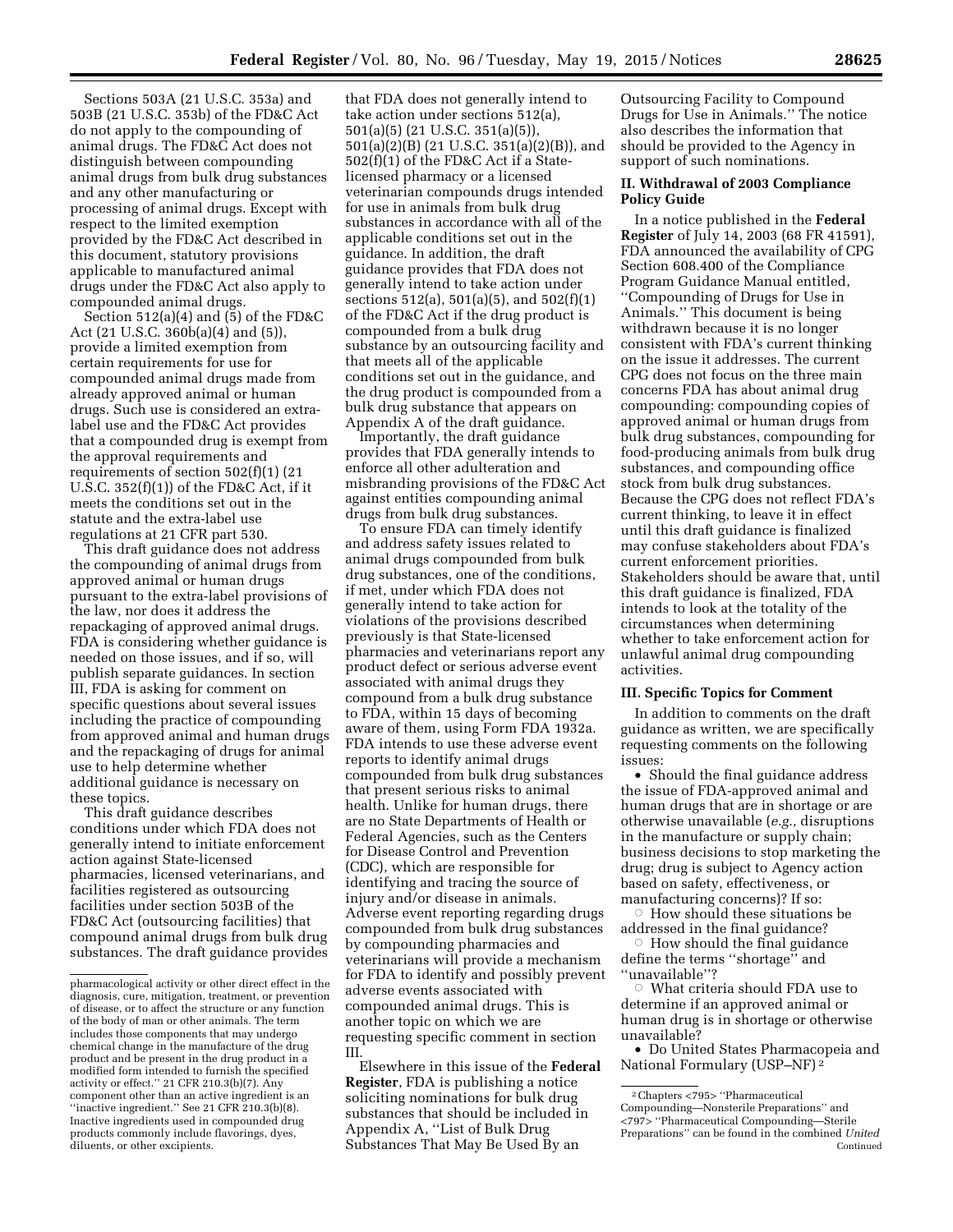chapters <795> and <797> provide suitable standards for animal drugs compounded by veterinarians, and if not, what standards of safety, purity, and quality should apply to animal drugs compounded by veterinarians?

• Should licensed veterinarians be able to sell or transfer an animal drug compounded from bulk drug substances by a State-licensed pharmacy or an outsourcing facility to owners or caretakers of animals under the veterinarian's care?

• How should FDA apply the condition to identify an individual patient when it is not possible to identify an individual animal (*e.g.,* koi in a koi pond)?

• Should the final guidance include a condition on the amount or percentage of compounded animal drugs that a pharmacy or outsourcing facility can ship in interstate commerce? If so, what would a reasonable amount be?

• Should facilities registered as outsourcing facilities under section 503B of the FD&C Act be able to compound animal drugs from bulk drug substances that do not appear on Appendix A for an individually identified animal patient under conditions similar to those applicable to state-licensed pharmacies (*i.e.,* the conditions contained in section III.A. of the draft guidance)?

• Is additional guidance needed to address the repackaging of drugs for animal use?

 $\circ$  How widespread is the practice of repackaging drugs for animal use?

Æ What types of drugs are repackaged for animal use, and why are they repackaged?

 $\circ$  Have problems been identified with repackaged drugs for animal use?

• Is additional guidance needed to address the compounding of animal drugs from approved animal or human drugs under section 512(a)(4) or (a)(5) of the FD&C Act and part 530?

• Is additional guidance needed to address the compounding of animal drugs from bulk drug substances for food-producing animals?

• As one condition under which FDA does not generally intend to take action for certain violations of the FD&C Act if this and the other conditions are followed, FDA is proposing that Statelicensed pharmacies and veterinarians report any product defect or serious adverse event associated with animal drugs they compound from bulk drug substances to FDA within 15 days of becoming aware of the product defect or serious adverse event. Outsourcing

facilities are required to report adverse events associated with the drugs they compound. FDA believes it is important to receive this information from Statelicensed pharmacies and veterinarians because there are no other State Departments of Health or Federal Agencies (*e.g.,* the CDC) charged with identifying and tracing animal injuries or disease associated with an animal drug compounded by these entities. FDA has the following specific questions with respect to this proposed condition:

**E** How many State-licensed pharmacies and veterinarians compound animal drugs from bulk drug substances and would potentially be reporting product defects and serious adverse events to FDA?

 $\circ$  Are State-licensed pharmacies and veterinarians reporting the same or similar information to any State regulatory agency (*e.g.,* State boards of pharmacy, State boards of veterinary medicine)? If so, how many reports on average does each State-licensed pharmacy and veterinarian submit to these State agencies each year?

 $\circ$  For purposes of the guidance, how should FDA define the terms ''product defect'' and ''serious adverse event''?

 $\circ$  Can FDA achieve the same objective of identifying and tracing the source of injuries or disease associated with an animal drug compounded from a bulk drug substance through means other than product defect and serious adverse event reporting, and if so, what other means? For example, would reports of product defects alone achieve the same objective?

#### **IV. Significance of Guidance**

This Level 1 draft guidance is being issued consistent with FDA's good guidance practices regulation (21 CFR 10.115). The draft guidance, when finalized, will represent the current thinking of FDA on compounding animal drugs from bulk drug substances. It does not establish any rights for any person and is not binding on FDA or the public. You can use an alternative approach if it satisfies the requirements of the applicable statutes and regulations.

## **V. Paperwork Reduction Act of 1995**

This draft guidance contains proposed information collection provisions that are subject to review by the Office of Management and Budget (OMB) under the Paperwork Reduction Act of 1995 (the PRA) (44 U.S.C. 3501–3520). ''Collection of information'' is defined in 44 U.S.C. 3502(3) and 5 CFR 1320.3(c) and includes Agency requests or requirements that members of the

public submit reports, keep records, or provide information to a third party. Section 3506(c)(2)(A) of the PRA, 44 U.S.C. 3506(c)(2)(A), requires Federal Agencies to provide a 60-day notice in the **Federal Register** for each proposed collection of information before submitting the collection to OMB for approval. To comply with this requirement, FDA is publishing this notice of the proposed collection of information set forth in this document.

With respect to the collection of information associated with this draft guidance, we invite comments on these topics: (1) Whether the proposed collection of information is necessary for the proper performance of FDA's functions, including whether the information will have practical utility; (2) the accuracy of FDA's estimate of the burden of the proposed collection of information, including the validity of the methodology and assumptions used; (3) ways to enhance the quality, utility, and clarity of the information to be collected; and (4) ways to minimize the burden of the collection of information on respondents, including through the use of automated collection techniques, when appropriate, and other forms of information technology.

*Title:* Compounding Animal Drugs from Bulk Drug Substances (OMB Control Number 0910–NEW)

*Description of Respondents:* The proposed collection of information would affect State-licensed pharmacies, licensed veterinarians, and outsourcing facilities that compound animal drugs from bulk drug substances.

*Description:* This draft guidance describes FDA's current thinking regarding compounding animal drugs from bulk drug substances and describes the conditions under which FDA does not generally intend to take action for violations of the following sections of the FD&C Act: 512, 501(a)(5), 502(f)(1), and, where specified, 501(a)(2)(B), when a State-licensed pharmacy, licensed veterinarian, or an outsourcing facility compounds animal drugs from bulk drug substances. The draft guidance provides three sets of conditions, one for each entity: State-licensed pharmacies, licensed veterinarians, and outsourcing facilities.

This draft guidance only addresses the compounding of animal drugs from bulk drug substances. It does not apply to the compounding of animal drugs from approved new animal or new human drugs. Such compounding can be conducted in accordance with the provisions of section 512(a)(4) and (5) of the FD&C Act and part 530. In addition, this guidance does not address the compounding of drugs intended for use

*States Pharmacopeia and National Formulary (USP–NF),* available at *[http://www.usp.org/.](http://www.usp.org/)*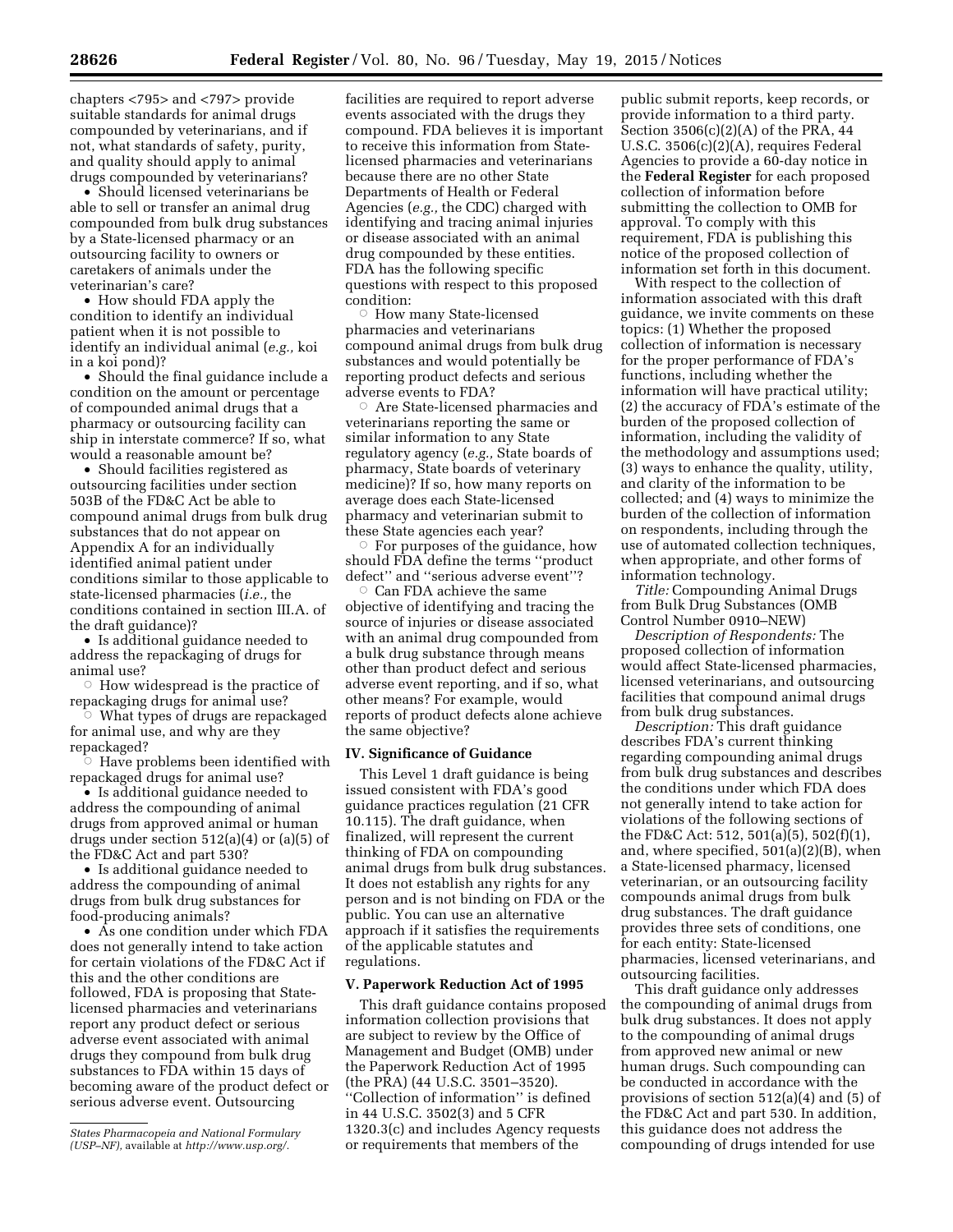in humans, which is addressed in other guidances.

FDA estimates the burden of this collection of information as follows:

# *Reporting*

This draft guidance contains no new reporting provisions. This draft guidance refers to previously approved collections of information found in FDA regulations. These collections of information are subject to review by OMB under the PRA. The collections of information regarding voluntary reporting of adverse drug experiences or product/manufacturing defects on Form FDA 1932a, ''Veterinary Adverse Drug Reaction, Lack of Effectiveness or Product Defect Report,'' have been approved under OMB control number 0910–0284; the information collection provisions regarding establishment registration under section 510 of the FD&C Act (21 U.S.C. 360) have been approved under OMB control number 0910–0777. This draft guidance also

refers to proposed collections of information regarding drugs made by an outsourcing facility during the previous 6-month period as described in FDA's notice of November 24, 2014 (79 FR 69857), announcing the availability of a draft guidance entitled ''Electronic Reporting for Human Drug Compounding Outsourcing Facilities.'' The proposed collections of information in the draft guidance are subject to review by OMB under the PRA. As required by the PRA, FDA published an analysis of the information collection provisions of the draft guidance (79 FR 69857 at 69858) and intends to submit them for OMB approval.

## *Recordkeeping*

Entities compounding animal drugs from bulk drug substances should keep adequate records to demonstrate that they are compounding such drugs in accordance with all of the applicable conditions described in the draft guidance. FDA tentatively concludes

that it is usual and customary for Statelicensed pharmacies, veterinarians, and outsourcing facilities to keep such records, and that this draft guidance imposes no additional recordkeeping burden beyond those usual and customary for the respondents to this collection, with the exception of that described in section III.A.5. Nonetheless, table 1, row 1 provides a nominal estimate of potential recordkeeping burden that respondents may incur. FDA therefore specifically invites comment regarding whether these provisions impose any effort beyond that which would normally be incurred in absence of this draft guidance.

A condition set forth in section III.A.5. is that, if there is an FDAapproved animal or human drug with the same active ingredient(s), the pharmacy determines that the compounded drug cannot be made from the FDA-approved drug(s), and documents that determination.

## TABLE 1—ESTIMATED ANNUAL RECORDKEEPING BURDEN 1

| Guidance section                                                                                                           | Number of<br>recordkeepers | Number of records<br>per recordkeeper | Total annual<br>records | Average burden per<br>recordkeeping | Total hours |
|----------------------------------------------------------------------------------------------------------------------------|----------------------------|---------------------------------------|-------------------------|-------------------------------------|-------------|
| III; general recordkeeping beyond<br>usual & customary.                                                                    | 138,551                    |                                       | 138,551                 | $0.01$ (30 seconds)                 | 1.386       |
| III.A.5; documentation of<br>deter-<br>mination that compound<br>drua<br>cannot be made from the FDA-<br>approved drug(s). | 75.000                     | 84.67                                 | 6.350.000               | 0.01 (30 seconds)                   | 63.500      |
| Total                                                                                                                      |                            |                                       |                         |                                     | 64.886      |

1There are no capital costs or operating and maintenance costs associated with this collection of information.

For row 1, we base our burden estimates on the American Veterinary Medical Association's Market Research Statistics for 2013 for the total number of veterinarians in practice minus those veterinarians in food animal exclusive practice (63,500), the National Pharmacy Market Summary SK&A of March 2010 for the total number of pharmacy sites (75,000), and the number of registered outsourcing facilities as of March 20, 2015 (51), for a total of 138,551 respondents.3

For row 2, we estimate that approximately 75,000 pharmacies will receive approximately 6,350,000 prescriptions for compounded animal

drugs annually, and we also estimate that it will take approximately 30 seconds (0.01 hours) to document that the compounded drug cannot be made from the FDA-approved drug(s) for a total of 63,500 hours recordkeeping burden.

A condition set forth in section III.A.2. of the draft guidance is that State-licensed pharmacies can compound a drug in advance of receipt of a prescription in a quantity that does not exceed the amount of drug product that the State-licensed pharmacy compounded pursuant to patientspecific prescriptions based on a history of receipt of such patient-specific prescriptions for that drug product over any consecutive 14-day period within the previous 6 months. The records necessary for a State-licensed pharmacy to review to determine that its compounding practices are within the condition set forth in section III.A.2 of the draft guidance are records that Statelicensed pharmacies would already be

keeping as part of usual and customary business practice; therefore, no burden has been estimated for the recordkeeping associated with this condition.

This draft guidance also refers to proposed collections of information currently undergoing the process of OMB review under the PRA. Recordkeeping by outsourcing facilities, described in the draft guidance for industry, ''Current Good Manufacturing Practice—Interim Guidance for Human Drug Compounding Outsourcing Facilities Under Section 503B of the FD&C Act'' announced July 2, 2014 (79 FR 37743), will be reviewed by OMB in response to an information collection request associated with that guidance.

#### *Third-Party Disclosure*

Prescriptions or Orders for Drugs Compounded From Bulk

This draft guidance contains new third-party disclosures as reported in table 2. Row 1 reflects a potential

<sup>3</sup>The AVMA's Market Research Statistics—U.S. Veterinarians—2013 can be found at this URL: (*[https://www.avma.org/KB/Resources/Statistics/](https://www.avma.org/KB/Resources/Statistics/Pages/Market-research-statistics-US-veterinarians.aspx) [Pages/Market-research-statistics-US](https://www.avma.org/KB/Resources/Statistics/Pages/Market-research-statistics-US-veterinarians.aspx)[veterinarians.aspx](https://www.avma.org/KB/Resources/Statistics/Pages/Market-research-statistics-US-veterinarians.aspx)*); the National Pharmacy Market Summary SK&A (March 2010) can be found at this URL: *[http://www.skainfo.com/index.php;](http://www.skainfo.com/index.php)* and the list of registered outsourcing facilities can be found at this URL: *[http://www.fda.gov/Drugs/](http://www.fda.gov/Drugs/GuidanceComplianceRegulatoryInformation/PharmacyCompounding/ucm378645.htm) [GuidanceComplianceRegulatoryInformation/](http://www.fda.gov/Drugs/GuidanceComplianceRegulatoryInformation/PharmacyCompounding/ucm378645.htm) [PharmacyCompounding/ucm378645.htm.](http://www.fda.gov/Drugs/GuidanceComplianceRegulatoryInformation/PharmacyCompounding/ucm378645.htm)*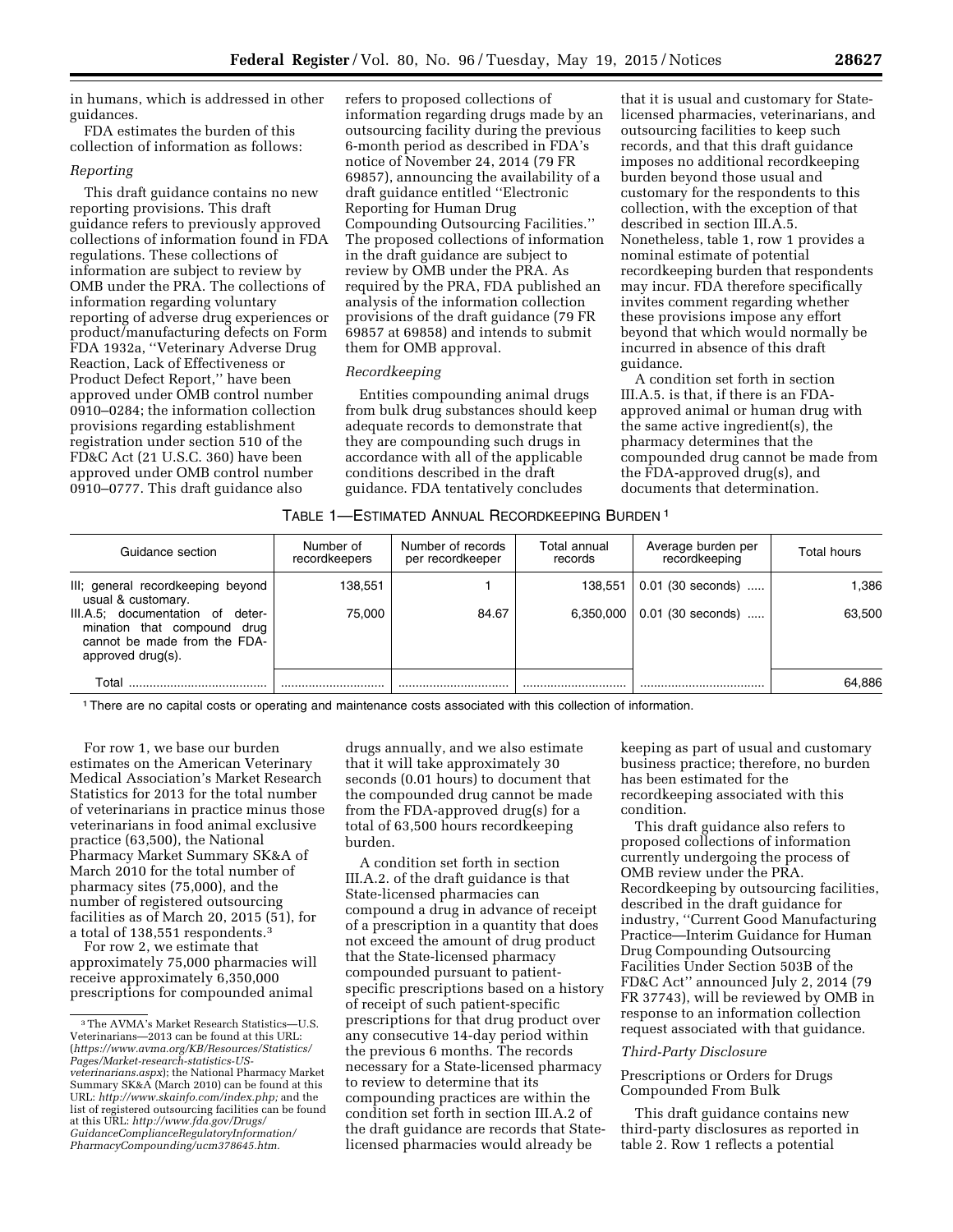burden associated with section III.C.9. regarding the following condition: The veterinarian's prescription or order states, in addition to the species, the condition(s) for which the substance is listed in Appendix A. At this time, however, FDA has no data upon which to base an estimated number of prescriptions or orders to outsourcing facilities until the referenced list of bulk drugs (Draft Guidance; Appendix A) is finalized. For purposes of this analysis, however, we are providing an estimate of 1 as a placeholder.

In section III.A.4., the draft guidance sets forth the following condition: If the drug contains a bulk drug substance that is a component of any marketed FDAapproved animal or human drug, there is a change between the compounded drug and the comparable FDA-approved animal or human drug made for an identified individual patient that produces a clinical difference for that identified individual patient, as determined by the veterinarian prescribing the compounded drug for his/her patient under his/her care. If the drug contains a bulk drug substance that

is a component of a marketed FDAapproved animal or human drug, the prescription or documentation accompanying the prescription contains a statement that the change between the compounded drug and the FDAapproved drug produces a clinical difference for the individual identified patient. For example, the veterinarian could state that, ''This compounded drug is needed to treat [specifically identified patient] because the approved drug product(s) cannot be divided or diluted into the small dose required.''

# TABLE 2—ESTIMATED ANNUAL THIRD-PARTY DISCLOSURE BURDEN 1

| Activity                                                                                                                          | Number of<br>respondents | Number of<br>disclosures per<br>respondent | Total annual<br>disclosures | Average burden per<br>disclosure       | Total hours      |
|-----------------------------------------------------------------------------------------------------------------------------------|--------------------------|--------------------------------------------|-----------------------------|----------------------------------------|------------------|
| III.C.9; documentation of condition<br>to be treated.<br>Statements on prescription (Sec-<br>tion III.A.4 of the draft quidance). | 63.500                   | 100                                        | 6,350,000                   | $0.017$ (1 minute)<br>0.017 (1 minute) | 0.017<br>107.950 |
| Total                                                                                                                             |                          |                                            |                             |                                        | 107.950          |

1There are no capital costs or operating and maintenance costs associated with this collection of information.

For row 2, we estimate that approximately 63,500 veterinarians will, on average, each produce approximately 100 prescriptions for compounded animal drugs annually for a total of 6,350,000 prescriptions. We also estimate that it will take approximately 1 minute (0.017 hours) to include the statement discussed in section III.A.4 of the draft guidance on each prescription for a total of 107,950 hours third-party disclosure burden, as reported in table 1.

It is usual and customary for licensed veterinarians to write prescriptions in the normal course of their activities. The conditions set forth in the guidance require veterinarians to include certain information on prescriptions for animals drugs compounded from bulk substances. It is usual and customary for veterinarians to include much of this information (except as noted previously); therefore, the time it would take to provide this information on prescriptions or documents accompanying prescriptions is not included in the burden estimate reported in table 2.

Sections III.A.3 and III.A.6.b of the draft guidance set forth the conditions that the following statements appear verbatim on or with prescriptions for animal drugs compounded from bulk drug substances:

• ''This patient is not a foodproducing animal.'' (Section III.A.3). • ''There are no FDA-approved animal or human drugs that can be used

as labeled or in an extra-label manner under section  $512(a)(4)$  and  $(5)$  and  $21$ CFR part 530 to appropriately treat the disease, symptom, or condition for which this drug is being prescribed.'' (Section III.A.6.b).

In addition, section III.C.3 of the draft guidance sets forth the condition that the following statement appears verbatim on or with prescriptions or orders for animal drugs compounded by outsourcing facilities from bulk drug substances listed on Appendix A:

• ''This drug will not be dispensed for or administered to food-producing animals.'' (Section III.C.3).

We tentatively conclude that these statements are ''public disclosures of information originally supplied by the Federal Government to the recipient for the purpose of disclosure to the public''  $(5$  CFR 1320.3 $(c)(2)$  and are therefore not subject to review by OMB under the PRA. Thus, the time it would take to provide this information is not included in the burden estimate reported in table 2.

Labeling of Drugs Compounded From Bulk Drug Substances

The draft guidance sets forth conditions for the labeling of animal drugs compounded from bulk drug substances. The draft guidance indicates in sections III.A.11 and III.B.9 that, to meet the conditions of the guidance, State-licensed pharmacies and licensed veterinarians include on the label of any compounded drug: The species of the

intended animal patient, the name of the animal patient, and the name of the owner or caretaker of the animal patient. It is usual and customary for Statelicensed pharmacies and licensed veterinarians to include such information on the labels of compounded drugs in the normal course of their activities; thus, the time it would take to provide this information is not included in the burden estimate reported in table 2.

In addition, the draft guidance indicates in section III.C.10. that, to meet the conditions of the guidance, outsourcing facilities include on the label of any compounded animal drug pursuant to a specific prescription or order: The active ingredient; the dosage form, strength, and flavoring, if any; direction for use, as provided by the veterinarian prescribing or ordering the drug; the quantity or volume, whichever is appropriate; the lot or batch number of the drug; special storage and handling instructions; the date the drug was compounded; the beyond use date of the drug; the name of the veterinarian prescribing or ordering the drug; the inactive ingredients; and the address and phone number of the outsourcing facility that compounded the drug. It is usual and customary for outsourcing facilities to include such information on the labels of compounded drugs in the normal course of their activities; thus, the time it would take to provide this information is not included in the burden estimate reported in table 2.